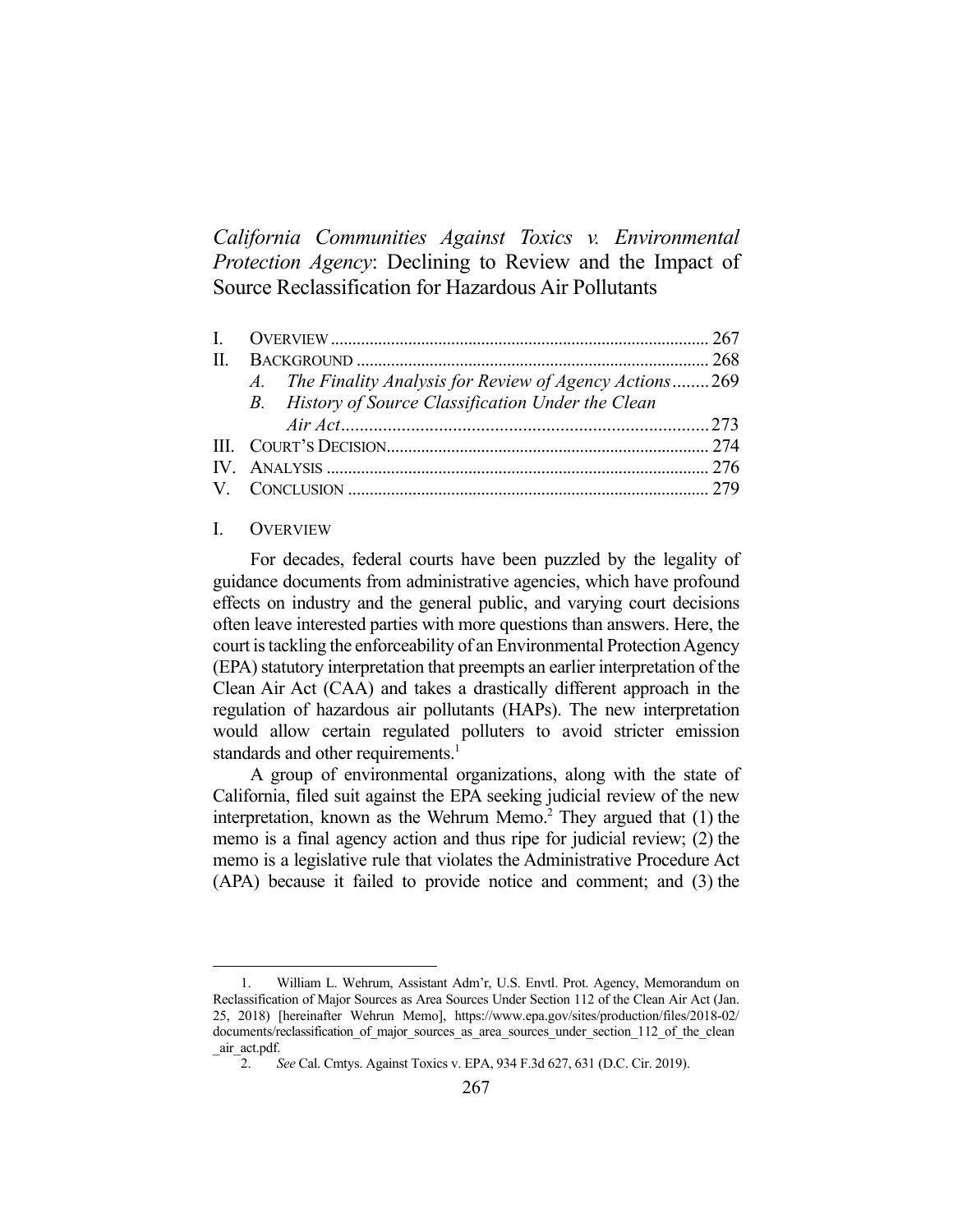interpretation of section 112 was incorrect regardless of whether it was an interpretative or legislative rule.<sup>3</sup>

 The U.S. Court of Appeals for the D.C. Circuit *held* that the petitions lacked subject matter jurisdiction under the CAA because the Wehrum Memo was not a final agency action subject to judicial review.<sup>4</sup> The court declined to determine whether the Wehrum Memo was a legislative or interpretative rule, or whether it was a correct interpretation of section 112 of the CAA.<sup>5</sup> As a result, the Wehrum Memo remains the interpretation used by the EPA and will not be reviewed by a court until it has been enforced on an affected party.<sup>6</sup>

### II. BACKGROUND

 Since the passage of the Administrative Procedure Act (APA) in 1946 and the expansion of the administrative state, challenges to agency action are numerous and jurisprudence continues to evolve. As Judge Wilkins stated in the noted case, the area of law surrounding the nature of agency action is an "important continuing project" and courts are continually attempting to define aspects of this "gnarled field of jurisprudence."7

 At issue in the noted case, under a new presidential administration in 2018, the EPA took an opposite approach to the reclassification of major sources as area sources under the CAA. EPA Assistant Administrator William Wehrum issued a memorandum (Wehrum Memo) to all regional air division directors that stated the plain language of the CAA compelled the conclusion that major sources could be reclassified as an area source as soon as the source implemented enforceable emission limits below the statutory threshold.<sup>8</sup> According to the Wehrum Memo, once a major source had been reclassified, it would no longer be subject to the Maximum Achievable Control Technology (MACT) standards or any other major source requirements.<sup>9</sup> The EPA officially withdrew the 1995

 <sup>3.</sup> *Id.* (citing 5 U.S.C. § 553 (West through P.L. 116-112)) (stating that interested parties have the right to comment on proposed legislative rulemaking after notice is published in the Federal Register, but the requirements do not apply to "interpretative rules, general statements of policy, or rules of agency organization, procedure, or practice").

 <sup>4.</sup> *Id.*

 <sup>5.</sup> *Id.*

 <sup>6.</sup> *Id.* at 640.

 <sup>7.</sup> *Id.* at 641 (quoting Nat'l Mineral Ass'n v. McCarthy, 758 F.3d 243, 251 (D.C. Cir. 2014)).

 <sup>8.</sup> Wehrun Memo, *supra* note 1.

 <sup>9.</sup> *Id.*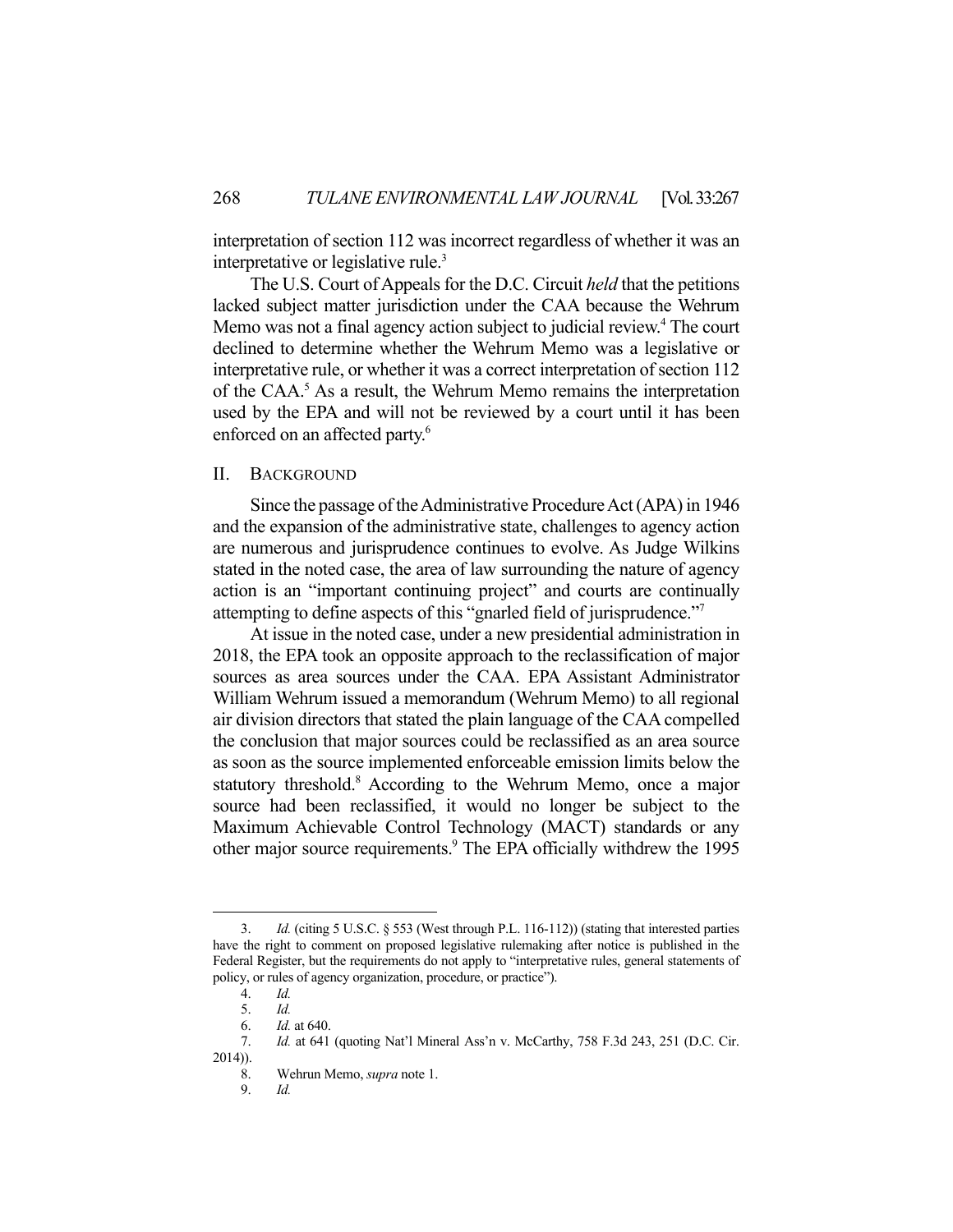interpretation, and the Wehrum Memo stated that the EPA would publish the new interpretation in the Federal Register for public comments.<sup>10</sup>

 Two months after the Wehrum Memo was issued, the petitioners filed an action challenging the legality of the guidance document in the D.C. Circuit.11 Subsequently, the case was argued before the court on April 1, 2019.12 After oral arguments, the EPA officially published the "proposed rule" in the Federal Register on July 26, 2019, where it would receive public comments until September 24, 2019, and planned to hold at least one public hearing based on the responses.13 In the meantime, the D.C. Circuit issued its opinion in favor of the EPA on August 20, 2019.14 After the court ruling was issued and the public comment period on the proposed rule ended, the EPA reopened the comment period until November 1, 2019, so interested parties would have additional time to review and comment on the proposal.<sup>15</sup>

## *A. The Finality Analysis for Review of Agency Actions*

 Under the provisions of the APA, judicial review of an agency action is not available to an interested party until the agency action is final.<sup>16</sup> Judicial review is not available for any "preliminary, procedural, or intermediate agency action."17 However, the process of determining what is a final agency action is not simple and contains many caveats. The U.S. Supreme Court attempted to clarify the conundrum in *Bennett v. Spear*, stating an agency action is final when it (1) marks the "'consummation' of the agency's decision[-]making process" and (2) determines the rights or obligations of an interested party "from which 'legal consequences will

 <sup>10.</sup> *Id.* at 1-2.

 <sup>11.</sup> Petition for Review at 1-2, *Cal. Cmtys. Against Toxics*, 934 F.3d 627 (No. 18-1085); *see also* Issuance of Guidance Memorandum, Reclassification of Major Sources as Area Sources Under Section 112 of the Clean Air Act, 83 Fed. Reg. 5543 (Feb. 8, 2018). The EPA published the interpretation outlined in the Wehrum Memo in the Federal Register but did not open the publication to comments, rather stated the guidance document would become effective on February 8, 2018. 83 Fed. Reg. 5543.

 <sup>12.</sup> *Cal. Cmtys. Against Toxics*, 934 F.3d at 627.

 <sup>13.</sup> Reclassification of Major Sources as Area Sources Under Section 112 of the Clean Air Act, 84 Fed. Reg. 36,304 (proposed on July 26, 2019).

 <sup>14.</sup> *Cal. Cmtys. Against Toxics*, 934 F.3d at 627.

Reclassification of Major Sources as Area Sources Under Section 112 of the Clean Air Act (Oct. 2, 2019), https://www.regulations.gov/document?D=EPA-HQ-OAR-2019-0282-0355.

 <sup>16.</sup> S*ee* Nat'l Mineral Ass'n v. McCarthy, 758 F.3d 243, 250 (D.C. Cir. 2014)) (citing 5 U.S.C. § 704 (2012).

 <sup>17. 5</sup> U.S.C. § 704.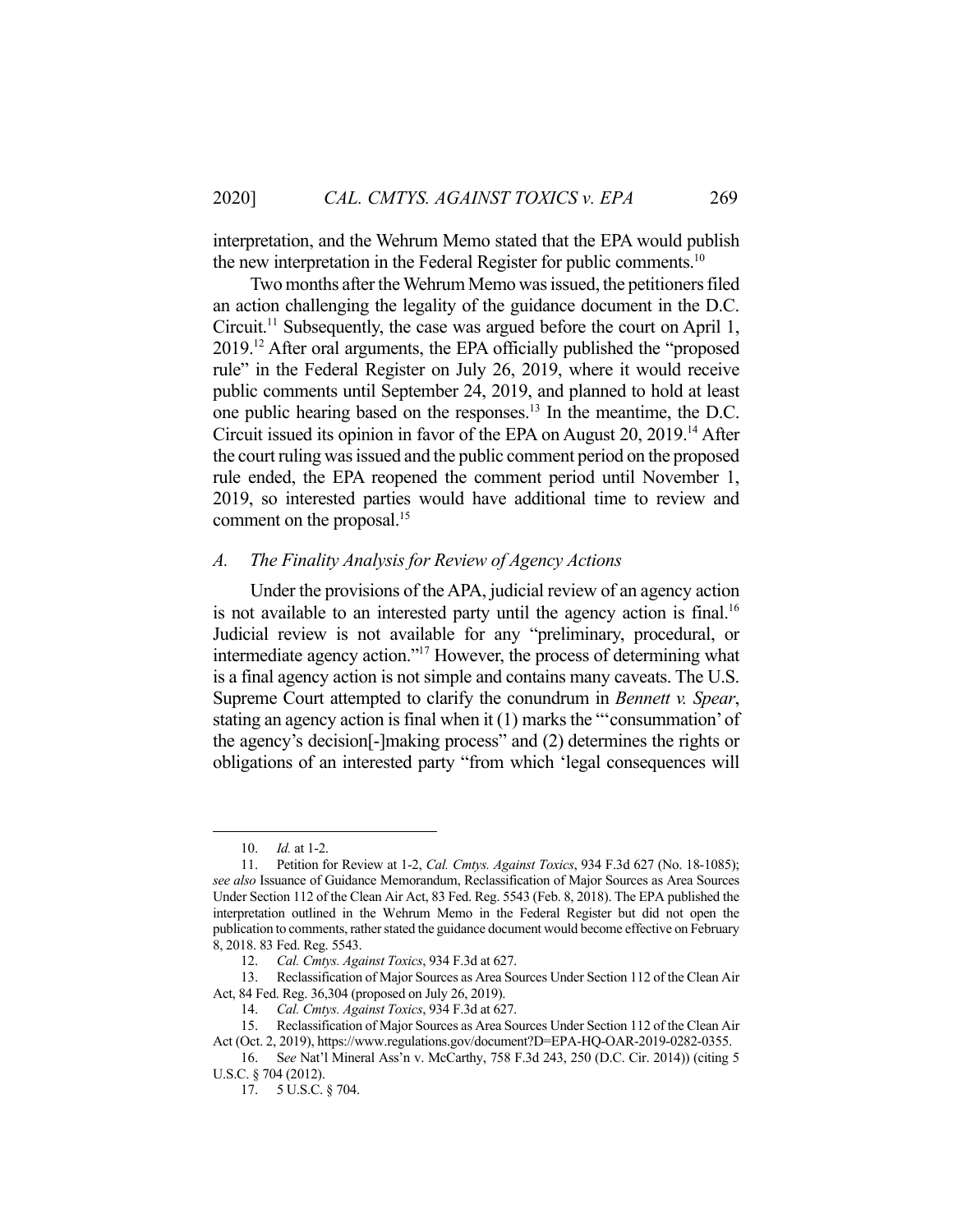flow."<sup>18</sup> The agency action must have direct consequences to be considered final and cannot be a mere tentative recommendation from the agency.<sup>19</sup>

 At issue in *Bennett* was a biological opinion issued by the Fish and Wildlife Service under the authority of the Endangered Species Act (ESA), which stated that an irrigation project's impact would threaten two species of endangered fish.20 The Bureau of Reclamation was in charge of the project and agreed to comply with the biological order that identified safe alternatives, including the maintenance of minimum water levels in certain reservoirs where the endangered fish were located.<sup>21</sup> Two irrigation districts in Oregon that received water from the project challenged the biological order for failing to provide sufficient evidence for the order and claimed the agency action to be "arbitrary, capricious, an abuse of discretion, or otherwise not in accordance with law" because they had a competing interest for the use of the water.<sup>22</sup> After the Court determined that the districts had standing to sue and the ESA authorized the suit, Justice Antonin Scalia turned to whether the biological opinion was subject to judicial review under the APA.<sup>23</sup> The biological opinion, and the subsequent action by the Bureau, satisfied both prongs of the test mentioned above because it altered the legal regime by supplying prescribed conditions.<sup>24</sup> The agency actions were not advisory but had "direct and appreciable legal consequences" on the petitioners.<sup>25</sup>

 In *U.S. Army Corps of Engineers v. Hawkes*, the Court affirmed the two-prong test of *Bennett* and concluded that the Corps' determination that certain wetlands were considered "waters of the United States" and subject to the Clean Water Act was a final agency action that was subject to judicial review.<sup>26</sup> In the review, the Court found that the jurisdictional determination marked the consummation of agency decision making

 <sup>18. 520</sup> U.S. 154, 177-78 (1997) (citing Bos. Marine Terminal Ass'n v. Rederiaktiebolaget Transatl., 400 U.S. 62, 71 (1970); Chi. & S. Air Lines, Inc. v. Waterman S.S. Corp., 333 U.S. 103, 113 (1948)); *see also* Franklin v. Massachusetts, 505 U.S. 788, 798 (1992) ("The core question is whether the agency has completed its decision-making process, and whether the result of the process is one that will directly affect the parties.").

 <sup>19.</sup> *See Franklin*, 505 U.S. at 798 (citing Abbott Labs. v. Gardner, 387 U.S. 136, 151  $(1967)$ ).

 <sup>20.</sup> *Bennett*, 520 U.S. at 157 (citing 16 U.S.C. § 1531 (West through P.L. 116-112)).

 <sup>21.</sup> *Id.* at 158-89.

 <sup>22.</sup> *Id.* at 159-60 (quoting 5 U.S.C. § 706(2)(A) (West through P.L. 116-112)).

 <sup>23.</sup> *Id.* at 177.

 <sup>24.</sup> *Id.* at 178.

 <sup>25.</sup> *Id.* 

 <sup>26.</sup> U.S. Army Corps of Eng'rs v. Hawkes Co., Inc*.*, 136 S. Ct. 1807, 1813 (2016).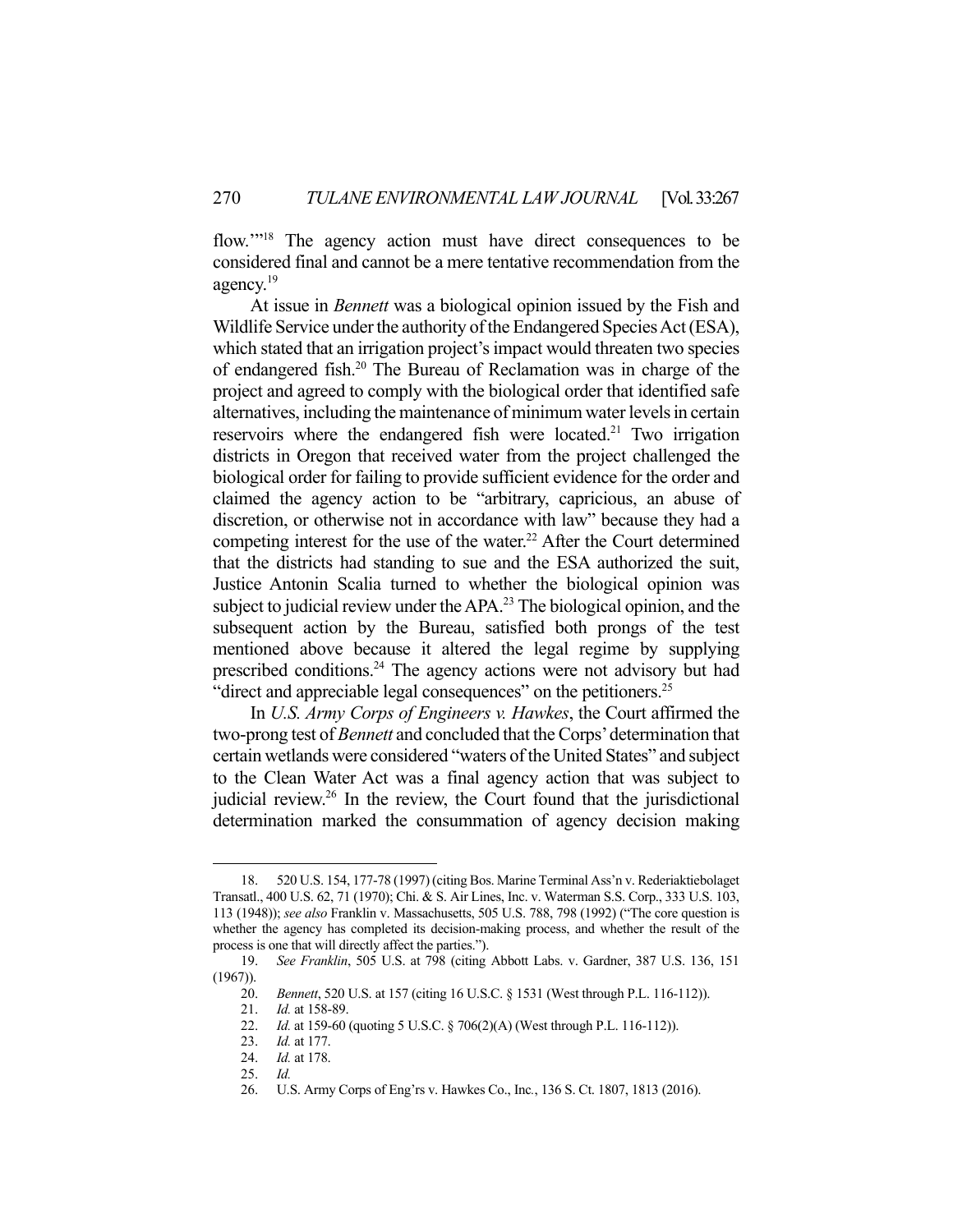because it was made after extensive fact finding and rarely challenged once the permitting process moved forward.27 Furthermore, the Corps' determination also gave rise to "direct and appreciable legal consequences" because it bound the Corps in future enforcement proceedings and denied the property owner the safe harbor that would arise if the Corps found that the property was not subject to their jurisdiction.<sup>28</sup> Although the jurisdictional determination would not give rise to administrative or criminal proceedings, it warned the property owner that certain penalties could arise if they failed to obtain a permit before undertaking certain actions.<sup>29</sup>

 Cases surrounding the finality of guidance documents from administrative agencies often hinge on the substance and enforceability of the document involved. In *Appalachian Power Company v. EPA*, the D.C. Circuit held that an EPA guidance document on requirements imposed on states for operating permit programs under the CAA was a final agency action subject to judicial review. $30$  The EPA argued that the guidance document was subject to change, and therefore not final, but the court countered that all laws are subject to change and the potential for a future change would not remove the availability of immediate judicial review.<sup>31</sup> The EPA guidance also satisfied the second prong of the *Bennett* test because it had legal consequences for state agencies administering the CAA programs by imposing an obligation that "commands, it requires, it orders, it dictates."32 A disclaimer at the end of the guidance document, stating that it was not a final agency action, did not impact the analysis because it was merely boilerplate and has been attached to all EPA guidance documents since 1991.<sup>33</sup> The court also expressed concern that administrative agencies might use guidance and memorandum to interpret broad statutes to shield themselves from judicial review.<sup>34</sup>

 <sup>27.</sup> *Id.* at 1813-14.

 <sup>28.</sup> *Id.* at 1814 (quoting *Bennett*, 520 U.S. at 178).

 <sup>29.</sup> *Id.* at 1815.

 <sup>30. 208</sup> F.3d 1015, 1023 (D.C. Cir. 2000); *see also* Nat. Res. Def. Council, Inc. v. EPA, 22 F.3d 1125, 1132-33 (D.C. Cir. 1994) (holding EPA guidance memorandums on governance of state plans for automobile emissions were final agency actions subject to judicial review).

 <sup>31.</sup> *Appalachian Power Co.*, 208 F.3d at 1022.

 <sup>32.</sup> *Id.* at 1023.

 <sup>33.</sup> *Id.* at 1022-23; *see also* Barrick Goldstrike Mines Inc. v. Browner, 215 F.3d 45, 48-49 (D.C. Cir. 2000) (holding that an EPA guidance document on a de minimis exception for chemicals in metal mining was a final agency action subject to judicial review because it imposed obligations on regulated industry).

 <sup>34.</sup> *Appalachian Power Co.*, 208 F.3d at 1020.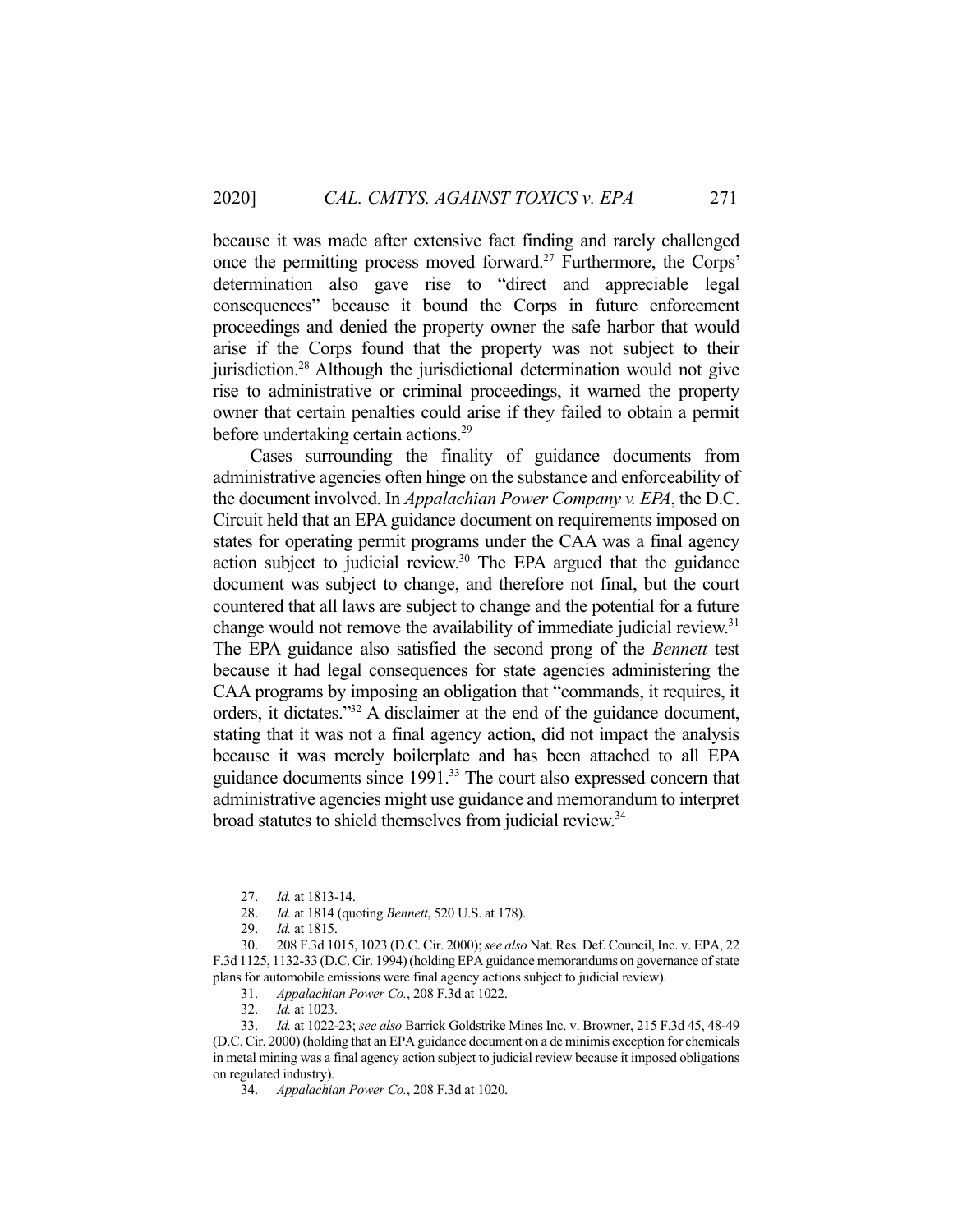In *Natural Resources Defense Council v. EPA*, the D.C. Circuit held that an EPA guidance document qualified as a final agency action, which made it a legislative rule and was, thus, required to undergo the APA notice and comment process.<sup>35</sup> The document was a memorandum from the Director of the Office of Air Quality Planning & Standards that allowed regions not in attainment under the National Ambient Air Quality Standards (NAAQS) ozone standards to choose alternative programs to those required by the statute or avoid fees if the region was in attainment for one substandard and not another after a case-by-case basis determination made by the EPA. $36$  The court found that the guidance document was a final agency action because it bound regional directors to an interpretation that changed the legal regime by interpreting a gap left by Congress in the CAA.37 The finality analysis and the analysis into whether an agency action is a rule are essentially the same, and the court concluded that the guidance was not a policy statement because it had a binding effect on the agency and was a legislative rule, subject to notice and comment, because it was an interpretation not previously authorized by the CAA or prior regulations.<sup>38</sup>

 On the other hand, in a holding similar to that of the noted case, the D.C. Circuit in *Sierra Club v. EPA* concluded that a guidance document that pertained to a modification in the agency's understanding on measurements for proposed transportation projects was not final because it was not binding on the EPA or any interested parties.<sup>39</sup> The finality analysis turned on three questions that considered "(1) 'the actual legal effect (or lack thereof) of the agency action in question on regulated entities'; (2) 'the agency's characterization of the guidance'; and (3) 'whether the agency has applied the guidance as if it were binding on regulated parties.'"40 One of the court's key determinations was that the guidance was merely a recommendation for methodology and the agency

 39. 873 F.3d 946, 948 (D.C. Cir. 2017) (citing 42 U.S.C. § 7607(b)(1) (2019)) (outlining the D.C. Circuit's jurisdiction to review agency actions under the CAA for national ambient air quality standards, hazardous air pollutant emission standards, standards of performance for stationary sources, automobile emission standards, aircraft emission standards, national regulations promulgated, and any final agency action by the EPA).

 40. *Id.* at 951 (quoting Nat'l Mining Ass'n v. McCarthy, 758 F.3d 243, 243 (D.C. Cir. 2014)).

 <sup>35. 643</sup> F.3d 311, 313 (D.C. Cir. 2011).

 <sup>36.</sup> *Id.* at 317.

 <sup>37.</sup> *Id.* at 320.

 <sup>38.</sup> *Id.* at 321 (quoting Cement Kiln Recycling Coal. v. EPA, 493 F.3d 207, 226 n.14 (D.C. Cir. 2007)) (first citing Syncor Int'l Corp. v. Shalala, 127 F.3d 90, 94 (D.C. Cir. 1997); and then citing Am. Mining Cong. v. Mine Safety & Health Admin*.*, 995 F.2d 1106, 1112 (D.C. Cir. 1993)).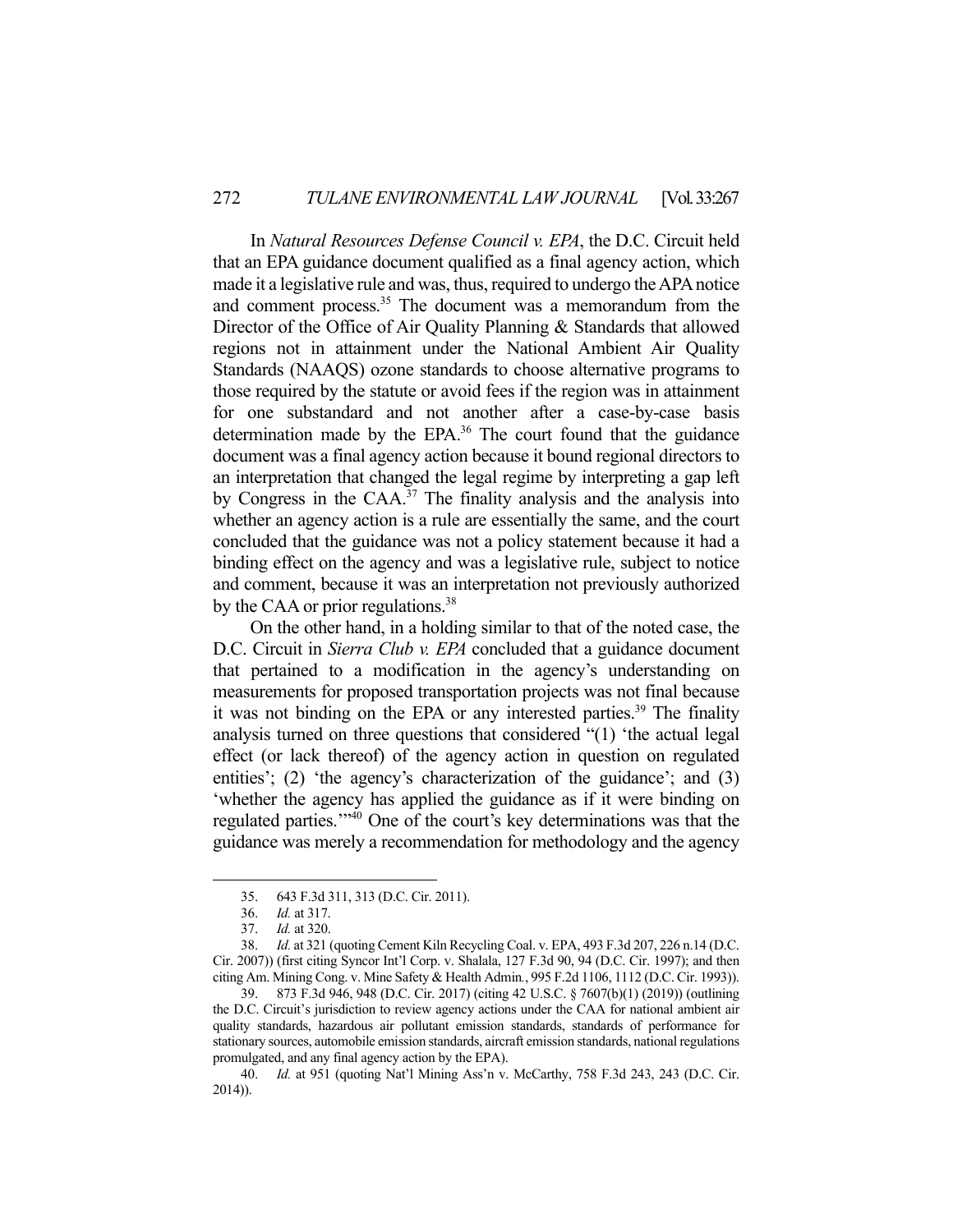was entitled to consider alternatives, which differentiated it from the guidance in *Appalachian Power Co.*, which was a final agency action because it commanded action. $41$  Any consequences of the methodology guidance would arise from its implementation, and not from the substance of the guidance itself.42

## *B. History of Source Classification Under the Clean Air Act*

 Congress declared in 1970 that the purpose of the CAA was "to protect and enhance the quality of the Nation's air resources so as to promote the public health and welfare and the productive capacity of its population."43 Under the CAA, the EPA has the obligation to regulate the emission of HAPs.<sup>44</sup> The regulation of pollution sources under section 112 of the CAA are divided amongst major sources, which include any stationary source that emits more than ten tons per year of any HAP or twenty-five tons per year of any combination of HAPs and area sources, which includes any stationary source that emits HAPs that are not classified as a major source.<sup>45</sup> Major sources are subject to much more stringent emission standards and requirements than area sources.<sup>46</sup>

 Since 1995, the EPA had interpreted the provisions of the CAA to imply a "once in, always in" requirement for sources that are designated as major sources, which means they cannot be reclassified as area sources

 <sup>41.</sup> *Id.* at 952; Appalachian Power Co. v. EPA, 208 F.3d 1015, 1023 (D.C. Cir. 2000); *see also* Valero Energy Corp. v. EPA, 927 F.3d 532, 536 (D.C. Cir. 2019) (holding that EPA guidance document on the interpretation of the CAA Renewable Fuel Standards program was not a final agency action because it only presented EPA's position on the law and did not require any action from any party or the agency). *But see* Gen. Elec. Co. v. EPA, 290 F.3d 377, 385 (D.C. Cir. 2002) (holding that EPA guidance document was final agency action because it imposed binding obligations on regulated entities and the agency's administration of statute).

 <sup>42.</sup> *Sierra Club*, 873 F.3d at 952-53. The court also concluded that the fact that the guidance was issued with notice and comment did not make it a legislative rule because the EPA publishes a numerous guidance documents online and if all guidance documents that were published for comment were deemed legislative rules, it would discourage the EPA from seeking public input. *Id.* 

 <sup>43. 42</sup> U.S.C. § 7401(b)(1) (2018); *see also id.* § 7401(b)(4) (stating that an additional purpose was "to encourage and assist the development and operation of regional air pollution prevention and control programs").

 <sup>44.</sup> *Id.* § 7412.

 <sup>45.</sup> *Id.* § 7412(a)(1-2); *see also id.* § 7411(a)(3) (defining "stationary source" as any building, structure, facility, or installation that emits or may emit any air pollutant).

 <sup>46.</sup> *See* Cal. Cmtys. Against Toxics v. EPA, 934 F.3d 627, 632 (D.C. Cir. 2019) (citing 42 U.S.C. § 7412(d)); *see also* 42 U.S.C. § 7412(d)(3) (stating major sources are required to implement MACT for emission limitations and cannot be less stringent than the emission control achieved by the best controlled similar source); U.S. Sugar Corp. v. EPA, 830 F.3d 579, 595 (D.C. Cir. 2016) (stating area sources are only required to implement General Available Control Technology (GACT), which has no standards and no duty to consider a more stringent standard).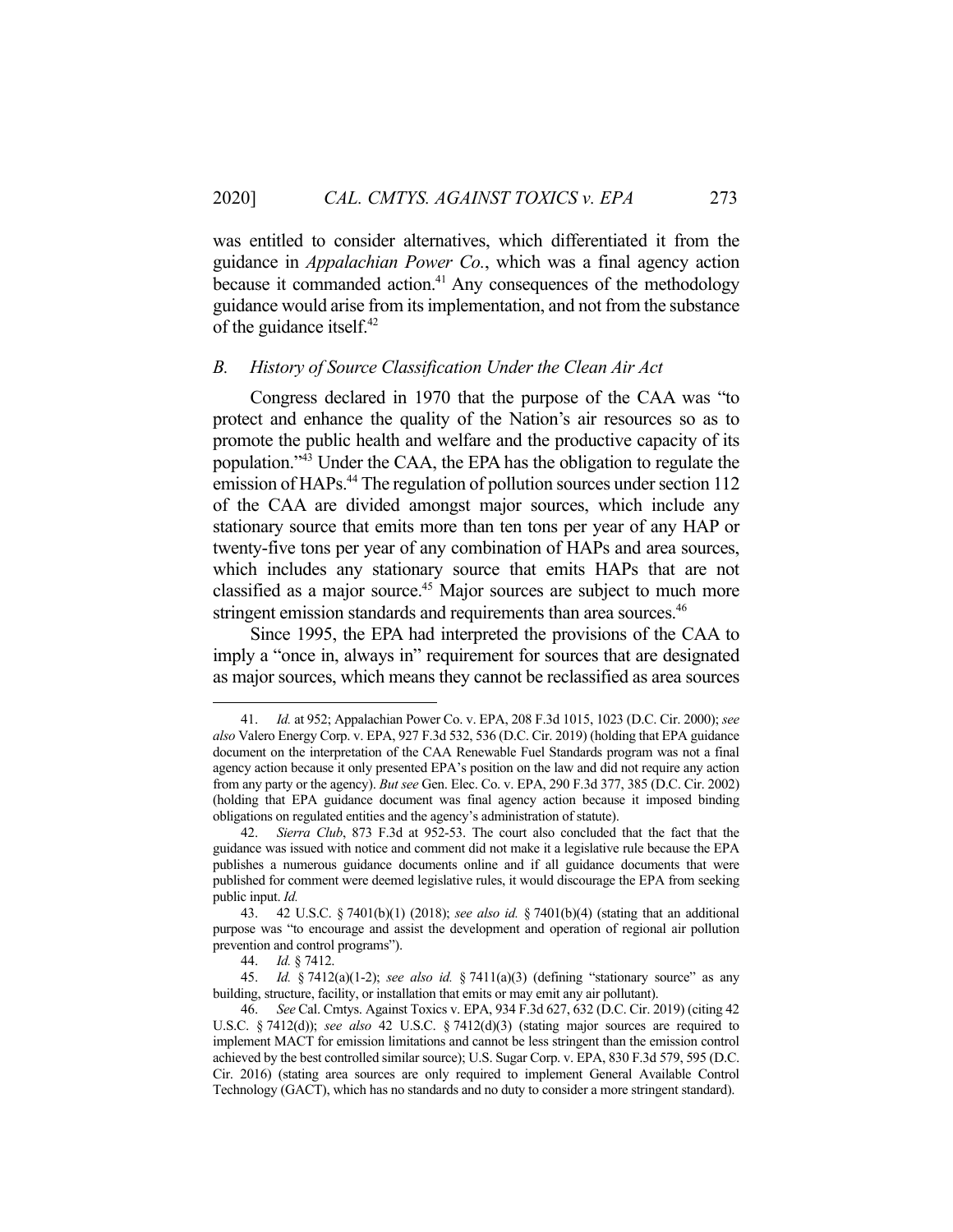after the initial designation.47 The EPA believed that this interpretation was the most logical conclusion from the "language and structure of the statute."<sup>48</sup> As stated above, the EPA reversed course in 2018 and stated in the Wehrum Memo that the plain language of the CAA compelled a different conclusion: that major sources could be reclassified as area sources once enforceable emission limits beyond the threshold were implemented.<sup>49</sup>

### III. COURT'S DECISION

 A considerable amount of the majority opinion in *California Communities Against Toxics v. EPA* is devoted to the Title V permitting process and how it works in conjunction with section 112, noting that the HAPs emissions set forth in section 112 "are of little use if the sources do not comply with them."50 The majority proceeds to ground their decision that the Wehrum Memo is not subject to review under the judicial review provisions of the Title V permitting process, which impose more stringent standards to when review is available than the general judicial review provisions of the CAA.51

 First, Judge Wilkins applied the finality test and criticized previous D.C. Circuit opinions that combined the test with the "separate analysis of whether an agency action is a legislative rule."<sup>52</sup> The court outlined the two-prong finality test put forth by the U.S. Supreme Court in *Bennett* and stated that the most important factor is whether the action has an actual legal effect and whether it would give rise to "direct and appreciable legal consequences."53 The purpose of the finality test, as distinct from the legislative rule test, is critical because it may be the only form of judicial review available to some parties who are not involved in the enforcement

 <sup>47.</sup> John S. Seitz, Director, U.S. Envtl. Prot. Agency, Memorandum on "Potential to Emit for MACT Standards—Guidance on Timing Issues," (May 16, 1995), https://www.epa.gov/sites/ production/files/2015-08/documents/pteguid.pdf ("EPA is today clarifying that facilities that are major sources for HAPs on the 'first compliance date' are required to comply *permanently* with the MACT standard to ensure that maximum achievable reductions in toxic emissions are achieved and maintained." (emphasis added)).

 <sup>48.</sup> *Id.*

 <sup>49.</sup> Wehrum Memo, *supra* note 1.

 <sup>50.</sup> *Cal. Cmtys. Against Toxics*, 934 F.3d at 633-35 (citing 42 U.S.C. § 7661 (2018)).

 <sup>51.</sup> *Id.* at 633-34; 42 U.S.C. §§ 7607(b)(1), 7661d(c).

 <sup>52.</sup> *Cal. Cmtys. Against Toxics*, 934 F.3d at 634-35 ("[I]f a rule is final it is not necessarily legislative, and therefore the finality analysis is distinct from the test for whether an agency action is a legislative rule.").

 <sup>53.</sup> *Id.* at 635 (first citing U.S. Army Corps of Eng'rs v. Hawkes Co., Inc*.*, 136 S. Ct. 1807, 1813 (2016)); then citing Bennett v. Spear, 520 U.S. 154, 177-78 (1997); and then citing Nat'l Mining Ass'n v. McCarthy, 758 F.3d 243, 252 (D.C. Cir. 2014)).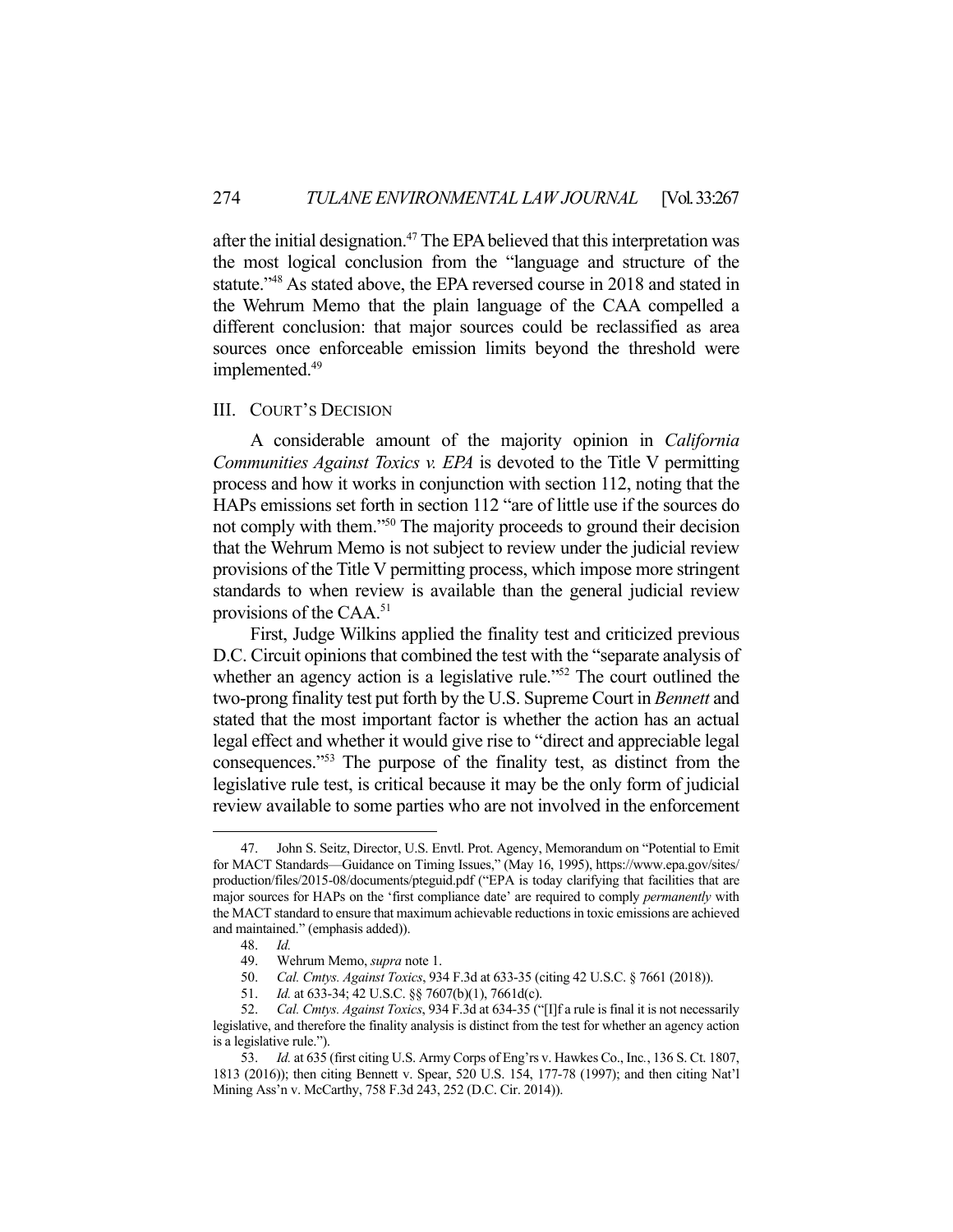actions or to obtain review of an interpretative rule that has final binding effects.54

 The court unequivocally concluded that the Wehrum Memo satisfied the first prong of the *Bennett* test because, based on the plain language of the guidance document, it was the EPA's final legal conclusion, and it was further supported by the EPA's publication of the interpretation in the Federal Register a month after the Wehrum Memo was issued.<sup>55</sup>

 As for the second prong of the *Bennett* test, the court held "that the Wehrum Memo does not have a single direct and appreciable legal consequence" and was therefore not a final action.<sup>56</sup> The court relied on the Supreme Court's instruction in *Hawkes* to determine whether the Wehrum Memo had any legal consequences, and that determination must be based on the specific congressional statutes that govern the action.<sup>57</sup> As a result, the majority specifically viewed the Wehrum Memo through the lens of the Title V permitting process and determined that it had no legal authority because state agencies face no penalty if they do not comply and regulated sources cannot rely on it.<sup>58</sup> Therefore, when viewed exclusively through the Title V process, the Wehrum Memo was not subject to judicial review under 40 U.S.C. § 7661d because it had not been applied to a particular scenario, where a state or interested party could petition its validity.<sup>59</sup>

 The majority attempted to distinguish its holding from that of *Appalachian Power* where the EPA guidance document related to the Title V permitting process was deemed a final agency action subject to judicial review.60 Unlike in the noted case, the D.C. Circuit established subject matter jurisdiction in *Appalachian Power* under the general provisions of 42 U.S.C. § 7607, which applies to all national applicable agency actions, rather than the judicial review provision of permitting decision outlined in Title V.61 The court created the disparity between the cases by stating that

 60. *Id.*; Nat'l Envtl Dev. Ass'n Clean Air Project v. EPA, 752 F.3d 999 (D.C. Cir. 2014) (holding EPA guidance document that stated agency would continue to use its interpretation of a single stationary source in the permitting process was a final agency action subject to judicial review because it provided binding guidance to agency officials on their handling of the permitting process); Appalachian Power Co. v. EPA, 208 F.3d 1015, 1021 (D.C. Cir. 2000).

 61. *Cal. Cmtys. Against Toxics*, 934 F.3d at 639; *Appalachian Power Co.*, 208 F.3d at 1019-20 (citing 42 U.S.C. § 7607(b)(1)).

 <sup>54.</sup> *Cal. Cmtys. Against Toxics*, 934 F.3d at 635-36.

 <sup>55.</sup> *Id.* at 636.

*Id.* at 637.

 <sup>57.</sup> *Id.* (quoting *Hawkes Co., Inc.*, 136 S. Ct. at 1813).

 <sup>58.</sup> *Id.* at 637-38.

 <sup>59.</sup> *Id.* at 638 (citing 42 U.S.C. §§ 7661d(b)(2), 7661d(c) (2018)).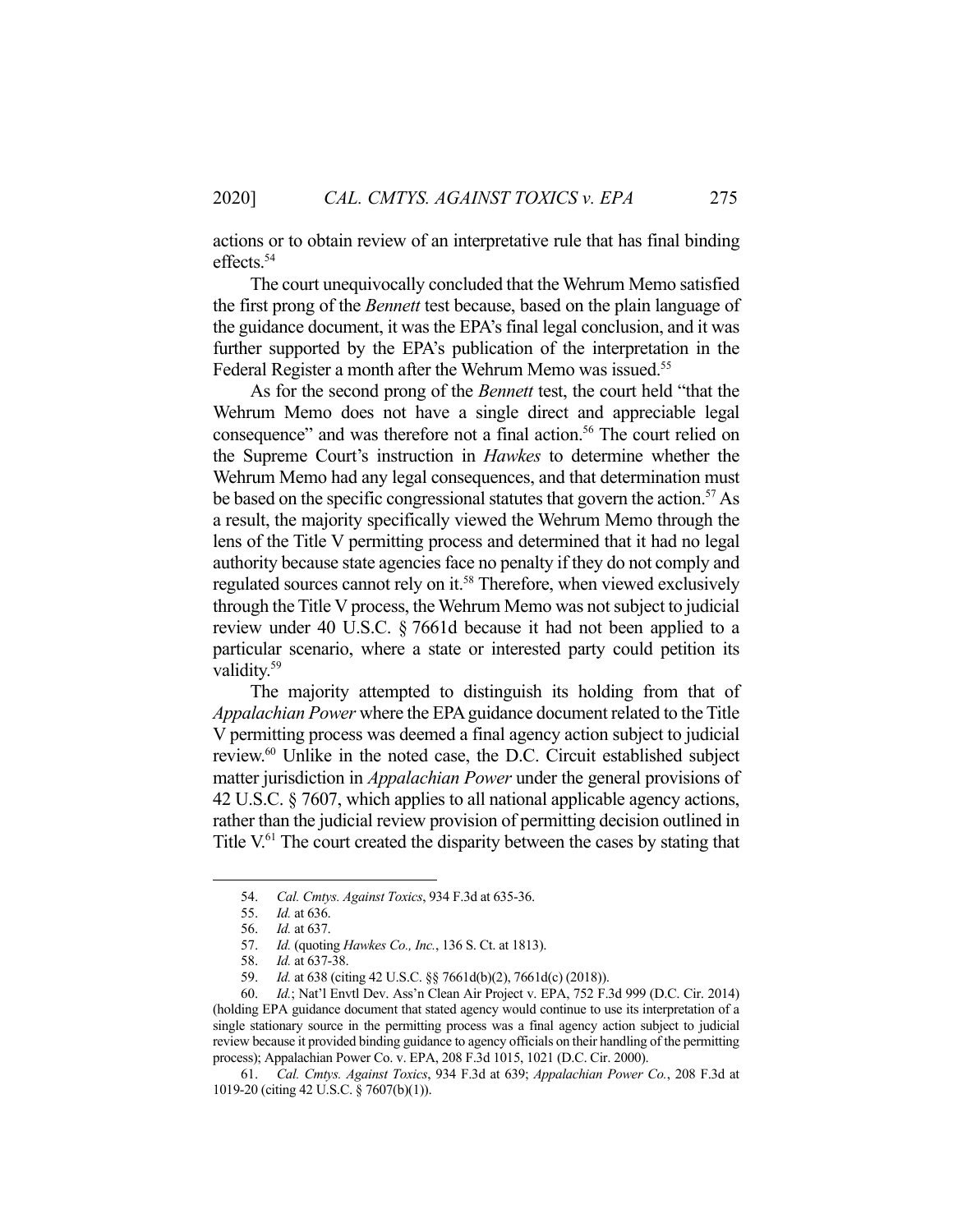the Wehrum Memo does not require action from any party, whereas the guidance in *Appalachian Power* commanded action, and that the Wehrum Memo would be subject to judicial review through the permitting process, whereas that option would not have been available in *Appalachian Power*. 62

 The dissent, written by Circuit Judge Rogers, stated that the Wehrum Memo was a final agency action because "[i]t commands, orders, and dictates without caveats or disclaimers about the binding nature of its statutory interpretation."63 The dissent argued the Wehrum Memo granted mandatory authority over state permitting agencies because it provided strict details to follow, and states that do not follow the EPA's "unequivocal interpretation" would be subject to penalties, which is opposite of the voluntary nature described by the majority.64 The Wehrum Memo changed the legal and regulatory regime concerning major sources under the CAA, which the dissent argued was a clear legal consequence, satisfying the second prong of the *Bennett* finality test.<sup>65</sup> The dissent pointed out that the finality test is not that narrow, and legal consequences have already followed because two major sources have been reclassified in Indiana and numerous others are eligible to reclassify under the new interpretation.<sup>66</sup>

# IV. ANALYSIS

 While the majority opinion grounded its holding in a particular section of the CAA, it failed to adequately represent the overall purpose of the statute and added another chapter to the confusion surrounding the availability of judicial review for guidance documents. The basic mandate of the CAA is to protect the nation's air quality and resources. Therefore, a nationwide change in interpretation that allows certain sources to forego certain emission limitations and requirements should have been subject to

 <sup>62.</sup> *Cal. Cmtys. Against Toxics*, 934 F.3d at 640.

 <sup>63.</sup> *Id.* at 643 (Rogers, J., dissenting) The dissent used the phrase "reads like a ukase," from the *Appalachian Power Co. v. EPA* opinion, to describe the mandate of the Wehrum memo to agency officials. *Id.*

 <sup>64.</sup> *Id.* at 643-44.

 <sup>65.</sup> *Id.* at 644 (first citing U.S. Army Corps of Eng'rs v. Hawkes Co., Inc*.*, 136 S. Ct. 1807, 1814-15 (2016)); then citing Nat. Res. Def. Council v. EPA, 643 F.3d 311, 319-20 (D.C. Cir. 2011); then citing Indep. Equip. Dealers Ass'n v. EPA, 372 F.3d 420, 427 (D.C. Cir. 2004)); and then citing *Appalachian Power Co.,* 208 F.3d at 1020-21).

 <sup>66.</sup> *Cal. Cmtys. Against Toxics*, 934 F.3d at 645 (Rogers, J., dissenting) ("Judicial review of national standards at the start of the regulatory process can ensure that Congress's intent is being carried out before States and the regulated community must take costly implementing actions, while later enforcement review can ensure the compliance with terms and conditions in individual permits.").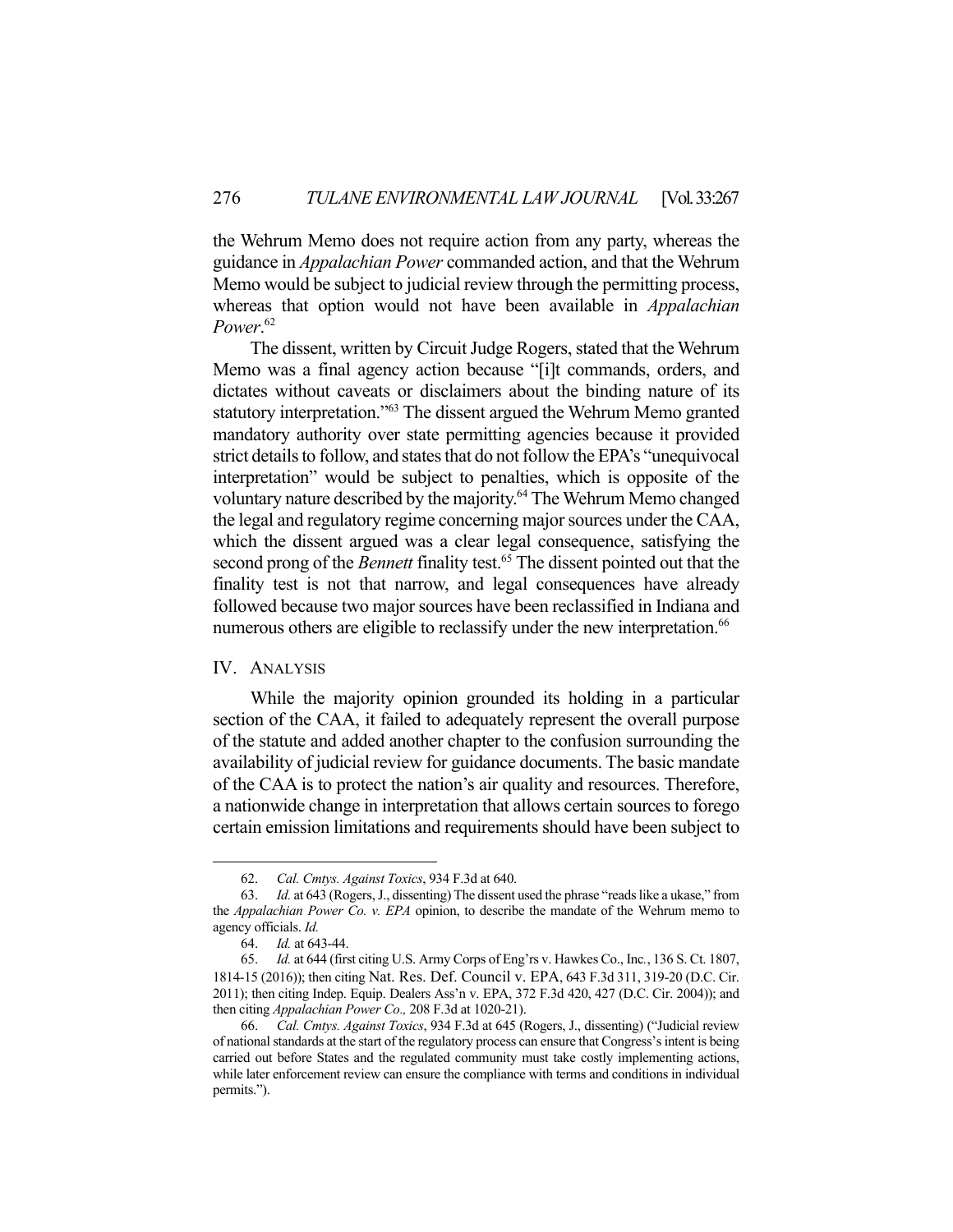pre-enforcement judicial review to determine if it fit within the framework of the CAA. Postponing judicial review until a decision has been made in the permitting process forces all interested parties—including regulated industry and the environmental community—to undertake considerable resources with the uncertainty that the new interpretation might later be overruled. Dismissing the case for lack of subject-matter jurisdiction only kicks the proverbial can down the road to a future date.

 First and foremost, the majority misinterpreted the overall purpose of judicial review under the structure of the CAA. The majority pigeonholed their jurisdiction to the judicial review provisions of the Title V permitting process, rather than asserting jurisdiction under the general judicial review provision of the CAA. $^{67}$  Section 7607(b) states that judicial review is available for any final agency action taken by the EPA, any national applicable regulation that was promulgated by the EPA, and many other agency actions.68 Whereas section 7661d allows judicial review to a permitting decision only after the EPA has either issued or denied the permit.69 On its face, and by its plain language, the Wehrum Memo is a national applicable regulation because it impacts major sources of HAPs across the country and was a mandate issued to all EPA regional directors to follow in future permitting decisions. The Wehrum Memo not only superseded prior guidance to regional directors but compelled directors to send the new interpretation to states in their jurisdiction to follow in permitting decisions. While the Wehrum Memo was not officially categorized as a regulation, it had the effect of regulation as it has already been followed with two major source reclassifications in Indiana.<sup>70</sup>

 In prior D.C. Circuit jurisprudence, pre-enforcement judicial review has been used on EPA guidance documents that mark the end of the agency decision-making process and alter the legal regime of the CAA, as both the majority and the dissent noted.<sup>71</sup> The majority attempted to distinguish the Wehrum Memo from prior cases by stating that the prior guidance documents were used to force action on interested parties, and the Wehrum Memo does not require any action. However, the majority failed to recognize that the Wehrum Memo will be used in permitting decisions

 <sup>67.</sup> *Id.* at 640.

 <sup>68. 42</sup> U.S.C. § 7607(b) (2018).

 <sup>69.</sup> *Id.* § 7661d(c).

 <sup>70.</sup> Wehrun Memo, *supra* note 1; Issuance of Guidance Memorandum, "Reclassification of Major Sources as Area Sources Under Section 112 of the Clean Air Act," 83 Fed. Reg. 5543 (Feb. 8, 2018) (to be codified at 40 C.F.R. pt. 63); *Cal. Cmtys. Against Toxics*, 934 F.3d at 645 (Rogers, J., dissenting).

 <sup>71.</sup> *Cal. Cmtys. Against Toxics*, 934 F.3d at 639-40, 642.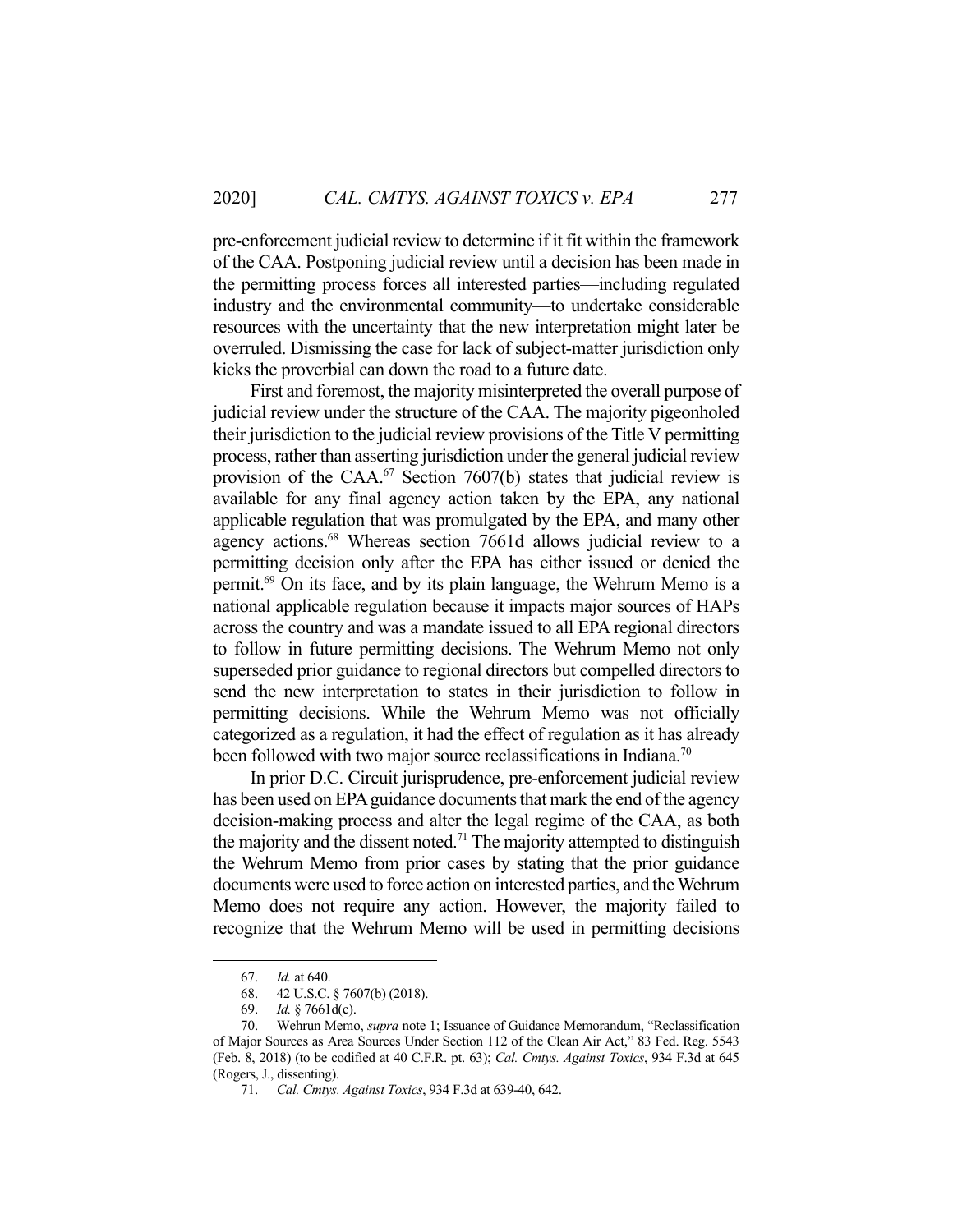before and throughout the process.<sup>72</sup> The dissent correctly pointed out that the Wehrum Memo binds enforcement officials on both the federal and state levels to take a certain action in their permitting decisions.<sup>73</sup> It represents a settled agency position that alters the legal regime with potential consequences on state permitting agencies.<sup>74</sup> It binds agency officials to an interpretation that is legal in nature and not fact-specific, unlike the review of permitting decisions under section 7661d that would be based on individualized facts.<sup>75</sup> A review of individualized facts on monitoring methodology and periodic reviews was the basis for the holdings in *Valero Energy Co.* and *Sierra Club*, which is quite different than a guidance document that will impact permitting decisions of major sources of HAPs nationwide.<sup>76</sup>

 Furthermore, the D.C. Circuit stated in *Natural Resource Defense Council* that Congress "emphatically declared a preference for immediate review" of EPA rulemaking under the CAA.<sup>77</sup> As discussed, the Wehrum Memo alters the legal regime with a new interpretation of the CAA and challenges to the interpretation that are legal in nature are presumptively reviewable.78

 Looking beyond the confusion of guidance documents and judicial review, the Wehrum Memo could possibly have the result of increasing emissions of HAPs because major sources that were previously required to obtain MACT and undergo more stringent oversight requirements than area sources could increase emissions by removing certain limitations after being reclassified. Once reclassified as an area source, they would only be subject to General Available Control Technology (GACT), which impose only loose standards that vary based on the source's economic condition.79

 <sup>72.</sup> *Id.* at 640; *see* also National Environmental Developmental Ass'n's Clean Air Project v. EPA, 752 F.3d 999, 1007 (D.C. Cir. 2014) ("[T]he finality and legal consequences of the *Summit* Directive were made plain when the EPA relied on the directive in a permit decision . . . .").

 <sup>73.</sup> *Cal. Cmtys. Against Toxics*, 934 F.3d at 643 (Rogers, J., dissenting).

 <sup>74.</sup> Appalachian Power Co. v. EPA, 208 F.3d 1015, 1023 (D.C. Cir. 2000).

 <sup>75.</sup> Nat. Res. Def. Council v. EPA, 643 F.3d 311, 320 (D.C. Cir. 2011).

 <sup>76.</sup> Valero Energy Corp. v. EPA, 927 F.3d 532, 536 (D.C. Cir. 2019); Sierra Club v. EPA, 873 F.3d 946, 948 (D.C. Cir. 2017).

 <sup>77.</sup> *See Nat. Res. Def. Council,* 643 F.3d at 320 (quoting Cement Kiln Recycling Coal., 493 F.3d 207 215 (D.C. Cir. 2007)).

 <sup>78.</sup> *See Cement Kiln Recycling Coal*., 493 F.3d at 215 ("[A] purely legal claim in the context of a facial challenge is 'presumptively reviewable.'").

 <sup>79.</sup> *See* Cal. Cmtys. Against Toxics v. EPA, 934 F.3d 627, 633 n.1 (D.C. Cir. 2019). As we have observed, the Act does not provide any parameters for setting GACT standards, but its legislative history describes GACT as "'methods ... [that] are commercially available and appropriate for application . . . considering economic impacts and the technical capabilities of firms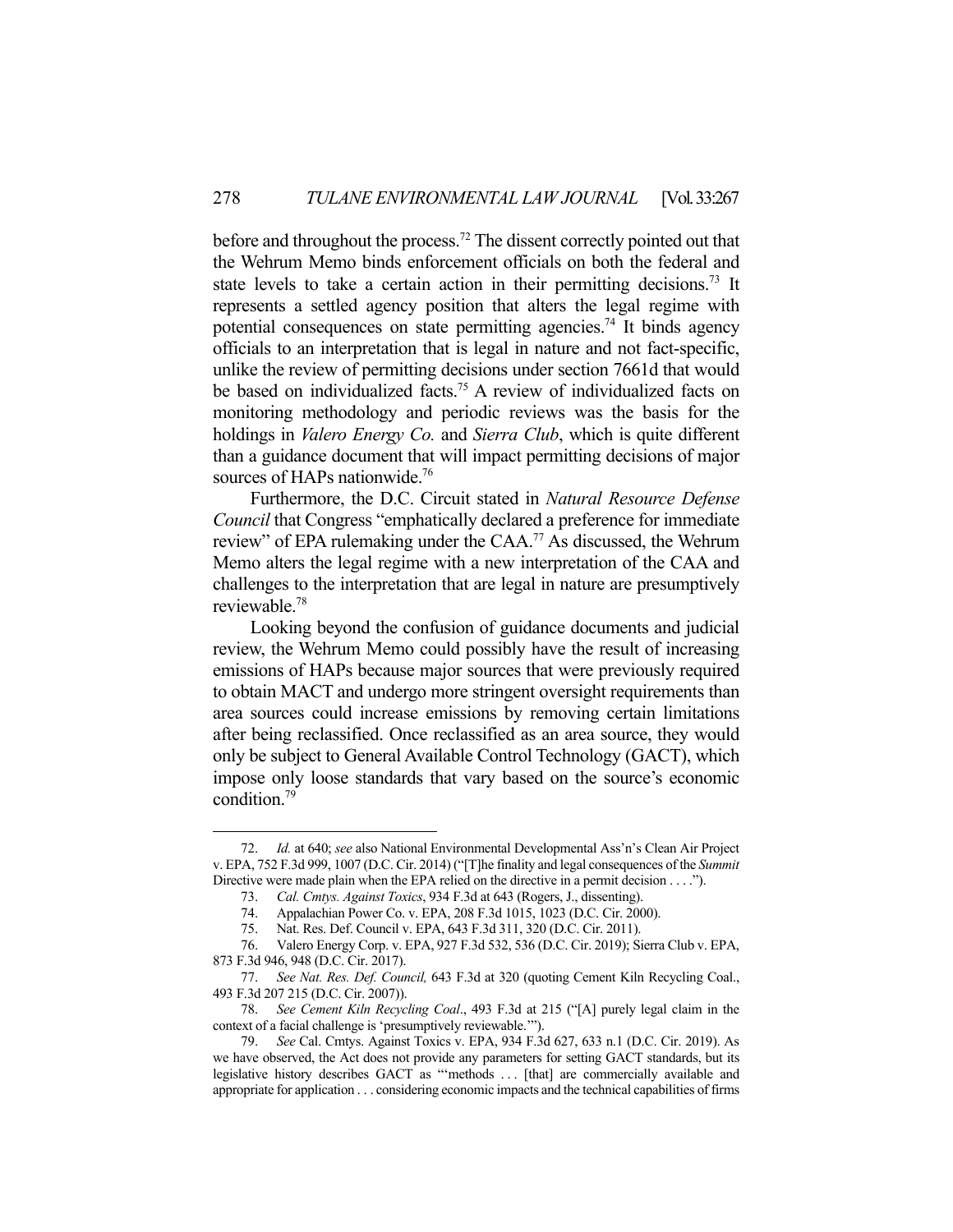On the other hand, some legal commentators believe that the Wehrum Memo will be more beneficial to the environment because the previous interpretation stalled innovation. They argue that it was a disincentive to create new emission control technologies, because there was no chance that a major source could ever be exempt from regulatory burdens.<sup>80</sup> Additionally, commenters and the EPA believe that the new interpretation will encourage major sources to reduce emissions of HAPs so that they can be reclassified and forego the regulatory burdens, which would be beneficial for the environment.<sup>81</sup>

 The Wehrum Memo presents a question purely legal in nature because it is a gap left open by Congress in the CAA, and the EPA's statutory interpretation is subject to a reasonableness determination by the court.82 Based on the legality of the question and the nationwide applicability of the Wehrum Memo, the D.C. Circuit had jurisdiction to review the guidance document under the general judicial review provisions of the CAA, rather than confining their review to Title V.

V. CONCLUSION

 The D.C. Circuit declined to review an EPA guidance document altering the agency's interpretation of the reclassification of sources for hazardous air pollutants under the  $CAA$ <sup>83</sup> However, the majority misinterpreted the structure of the CAA to judicial review jurisdiction by confining their review of a nationwide guidance document to the individualized permitting process. Under the general provisions of the CAA, judicial review is available to any final agency action and any nationally applicable regulation. Here, the Wehrum Memo alters the legal regime and binds agency officials to an interpretation that must be applied in permitting decisions nationwide.<sup>84</sup> To delay judicial review until a permitting decision has been made goes against the CAA's emphasis on

to operate and maintain the emissions control systems.'" *Id.* (citing U.S. Sugar Corps v. EPA, 830 F.3d 579, 595 (D.C. Cir. 2016)).

 <sup>80.</sup> Ed Roggenkamp, *EPA Revises Guidance Allowing Reclassification of Major Sources of Hazardous Air Pollutants as Area Sources Under the Clean Air Act*, SCHIFF HARDIN—ENERGY & ENVT'L L. ADVISOR (Jan. 29, 2018), https://www.energyenvironmentallawadviser.com/2018/ 01/epa-revises-guidance-allowing-reclassification-of-major-sources-of-hazardous-air-pollutantsas-area-sources-under-the-clean-air-act/.

 <sup>81.</sup> *Id.*

 <sup>82.</sup> *See* Chevron, U.S.A. v. NRDC, Inc*.*, 467 U.S. 837, 842-44 (1984).

 <sup>83.</sup> *Cal. Cmtys. Against Toxics*, 934 F.3d at 640.

 <sup>84.</sup> *See* 42 U.S.C. § 7607(b)(1) (2018).